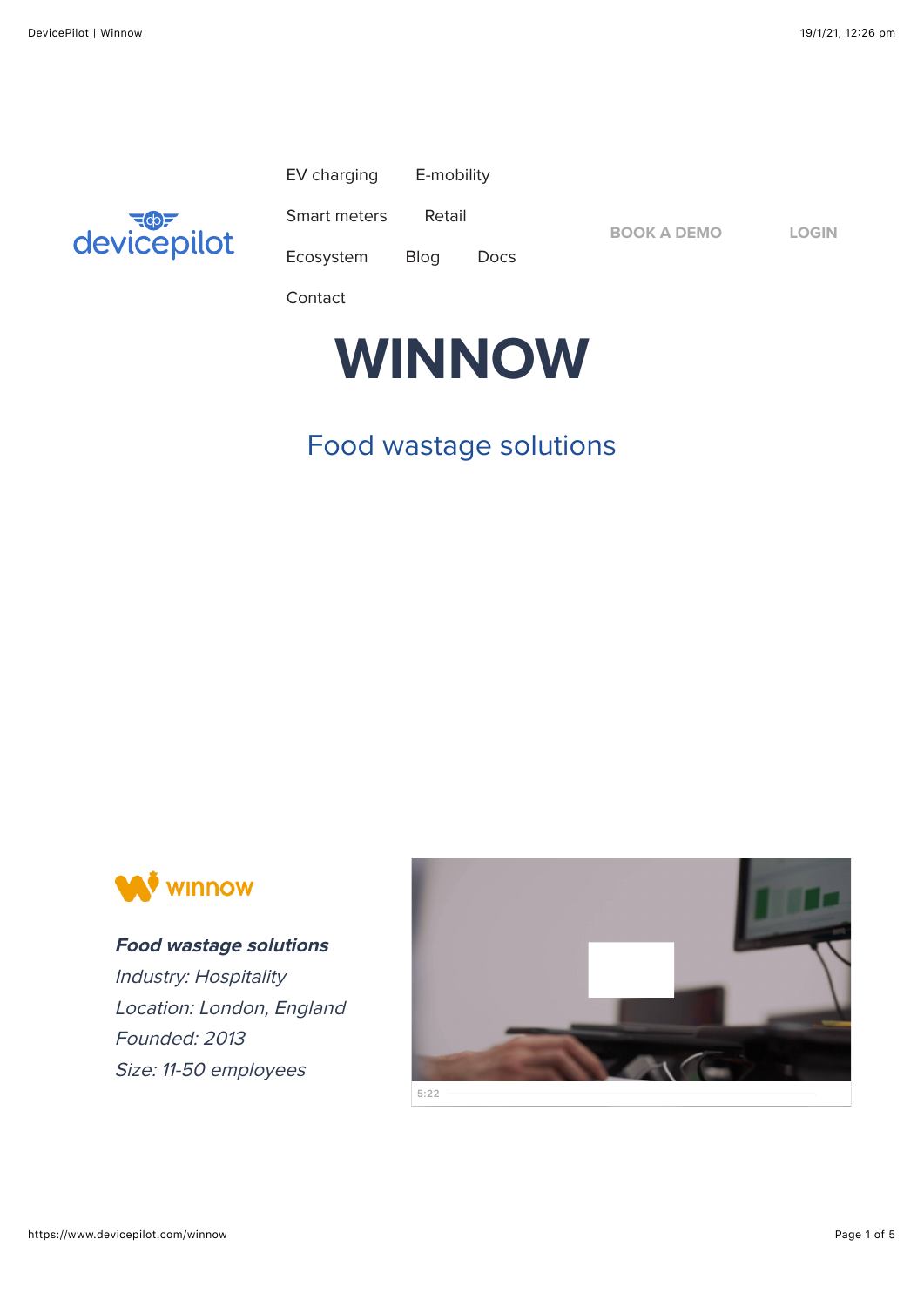# **HELPING CUT FOOD WASTE IN COMMERCIAL KITCHENS AROUND THE WORLD**

Winnow places connected scales in commercial kitchens, enabling kitchen staff to record exactly what is being thrown away. Their solution is entirely reliant on the devices being online so that any bit of food waste is recorded. Kitchens are often in places like basement with poor internet connection, and, given the nature of a busy commercial kitchen, the scales can easily be knocked – taking the whole device offline.

#### **Why build when you can buy?**

Winnow built a homegrown tool to help them manage their device performance, but as they started to scale rapidly from hundreds to thousands of devices, they started to experience considerable limitations and realised it was taking up too much of their development team's time.

#### **Why DevicePilot?**

Winnow set up a quick proof of concept on DevicePilot, and within a couple of days realised it was exactly what they were looking for – addressing some of the business' highest priority questions they had about their data.

#### **Actionable data for all**

Now, the entire business from engineering through to management and operations are empowered with the data they need to understand what's happening out in the field. The engineer team's time has been freed up and the operations team are equipped with the information required to quickly and easily answer important questions.

#### **From reactive to proactive support, thanks to their Zendesk integration**

Winnow wanted to shift their customer support from reactive – responding to issues when a customer calls in to report it – to proactive – ideally spotting and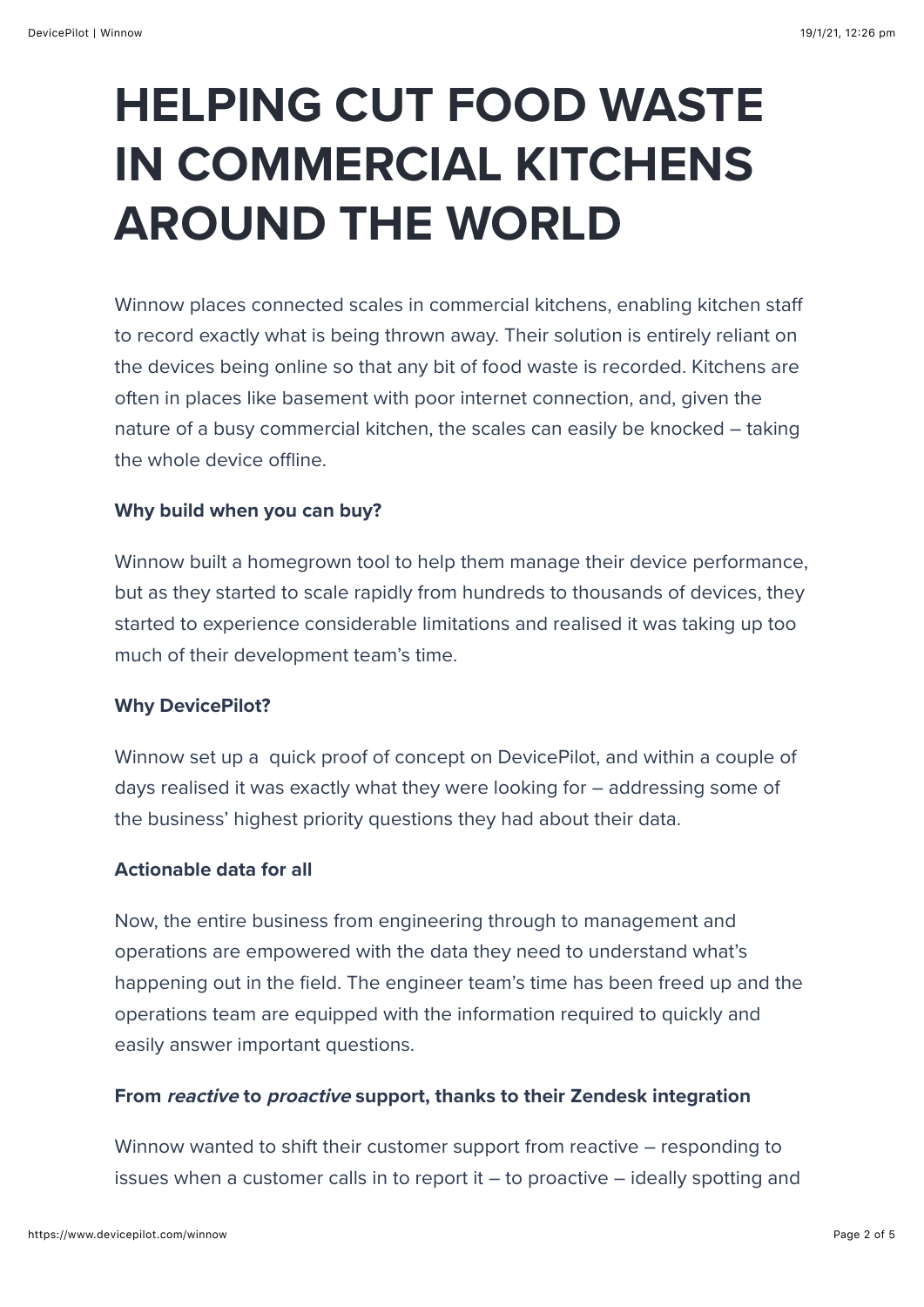fixing issues before the customer even notices.

Using DevicePilot to spot issues, they then used out-of-the-box integration into Zendesk to automatically raise tickets.

The result? They now have a proactive customer support process and have dramatically reduced the time it takes them to respond to customer issues, all thanks to the cleaner and more actionable data they see.

#### **Fitting in with how they work**

Both the DevicePilot and Winnow teams use Slack so it made sense to set up a shared Slack channel, making it a lot easier for the teams to interact.

> "It allows us to - without v telemetry data and cre information that we need. So an operations team where y out to understand what's go

**Ready to get started? Talk to our experts**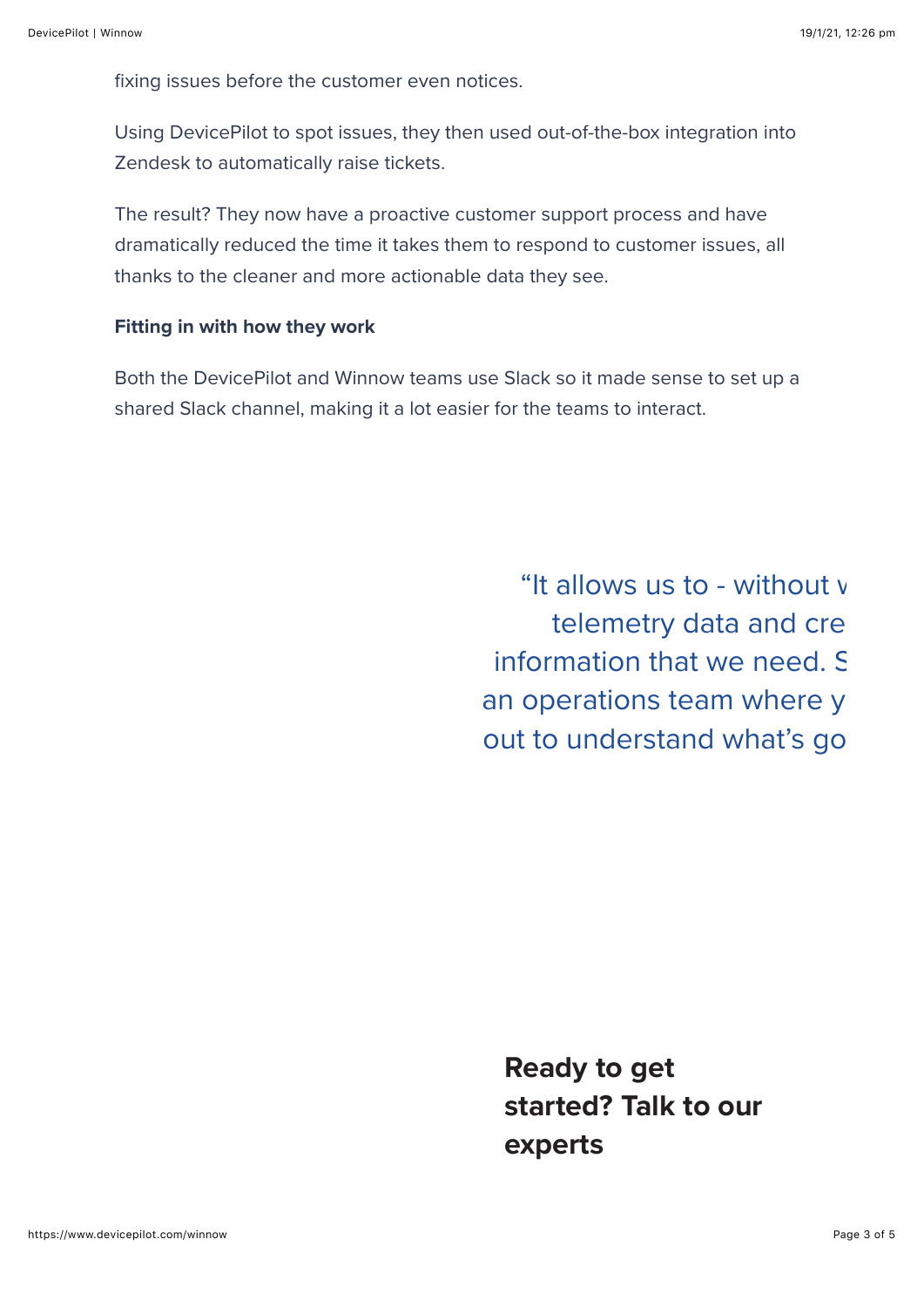

No matter your company size or industry, we're here to help. Just fill in the form below and a member of our time will get back to you shortly.

SUBMIT

### **DEVICEPILOT**

DevicePilot Service Monitoring for connected devices provides a single pane of glass for Product, Operations and Customer Support teams, driving up customer satisfaction and growth, while reducing operational costs.





|  | <b>WHAT'S NEXT</b> |  |  |
|--|--------------------|--|--|
|  |                    |  |  |
|  |                    |  |  |
|  |                    |  |  |

|  | <b>CENT</b> |  |
|--|-------------|--|
|  |             |  |

| <b>Blog Archive</b><br>Company | Sign up to receive our monthly<br>newsletter about IoT |
|--------------------------------|--------------------------------------------------------|
| Contact                        | Your name                                              |
| Login                          |                                                        |

DevicePilot needs the contact information you provide to us to contact you about our products and services. You may unsubscribe from